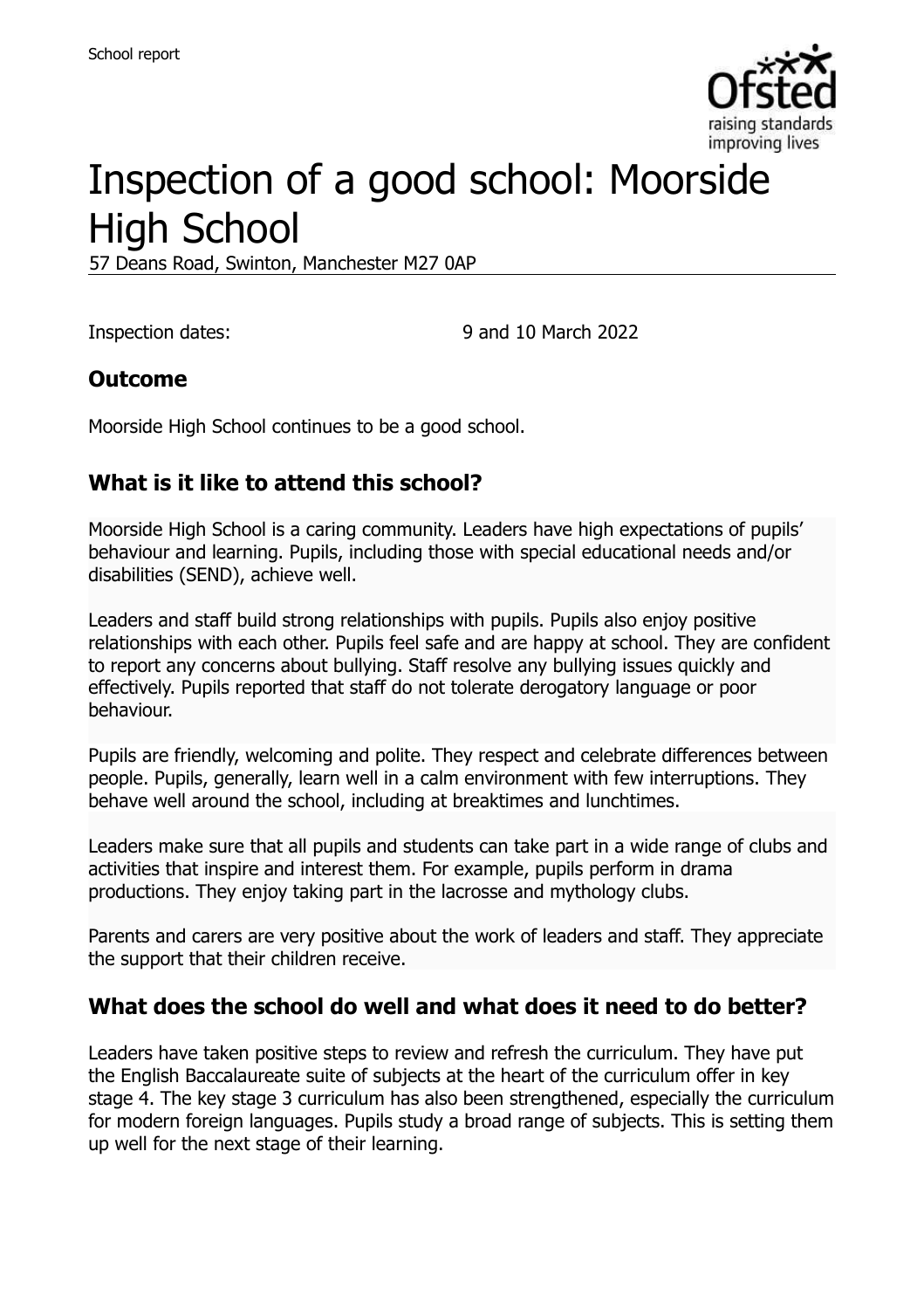

Most subject leaders have thought carefully about the knowledge that pupils should learn and in which order it should be taught. These curriculums are well organised. They include opportunities for pupils to remember, practise and build on what they already know. Teachers ensure that pupils revisit their learning regularly. Pupils achieve well in these subjects.

In a small number of other subjects, leaders' curriculum thinking is less clear. In these subjects, leaders have not ensured that teachers know the key knowledge that pupils should learn. This hinders teachers from designing learning that helps pupils to gain a rich body of knowledge. It slows pupils' progress through the curriculum.

Most teachers use assessment strategies well to find out what pupils know and can do. However, in some subjects, some teachers do not use assessment information well enough to identify pupils' misconceptions. Teachers do not know when pupils have missing knowledge or if they have remembered their learning. This leads to gaps in pupils' understanding of key concepts.

Leaders identify the needs of pupils with SEND quickly. Teachers adapt how pupils access learning, so that these pupils can learn the same ambitious curriculum as others in the school.

Leaders have a clear focus on developing pupils' reading and vocabulary knowledge. Pupils read regularly and fluently. Pupils who are at the earliest stages of learning to read benefit from an effective programme to support them to catch up. This helps these pupils to access the wider curriculum. Teachers support pupils well to develop subject-specific vocabulary.

Pupils behave well in lessons. They show positive attitudes towards their learning. Pupils are resilient to setbacks and they are proud of their work.

The personal development curriculum helps pupils to become responsible citizens. Pupils make a valuable contribution to the life of the school. This is particularly evident in the work of the school council. Pupils have an age-appropriate understanding of healthy relationships, including consent. They learn about different faiths and cultures. Pupils are well prepared for life in modern Britain.

Pupils benefit from a well-designed careers programme. A high proportion of pupils, including those with SEND, continue into education, employment or training.

Trustees and local governors have worked closely with leaders to improve many aspects of the school. They know the school well and provide leaders with effective support and challenge. Staff value the efforts made by leaders to support their well-being. Staff are proud to work at Moorside High School.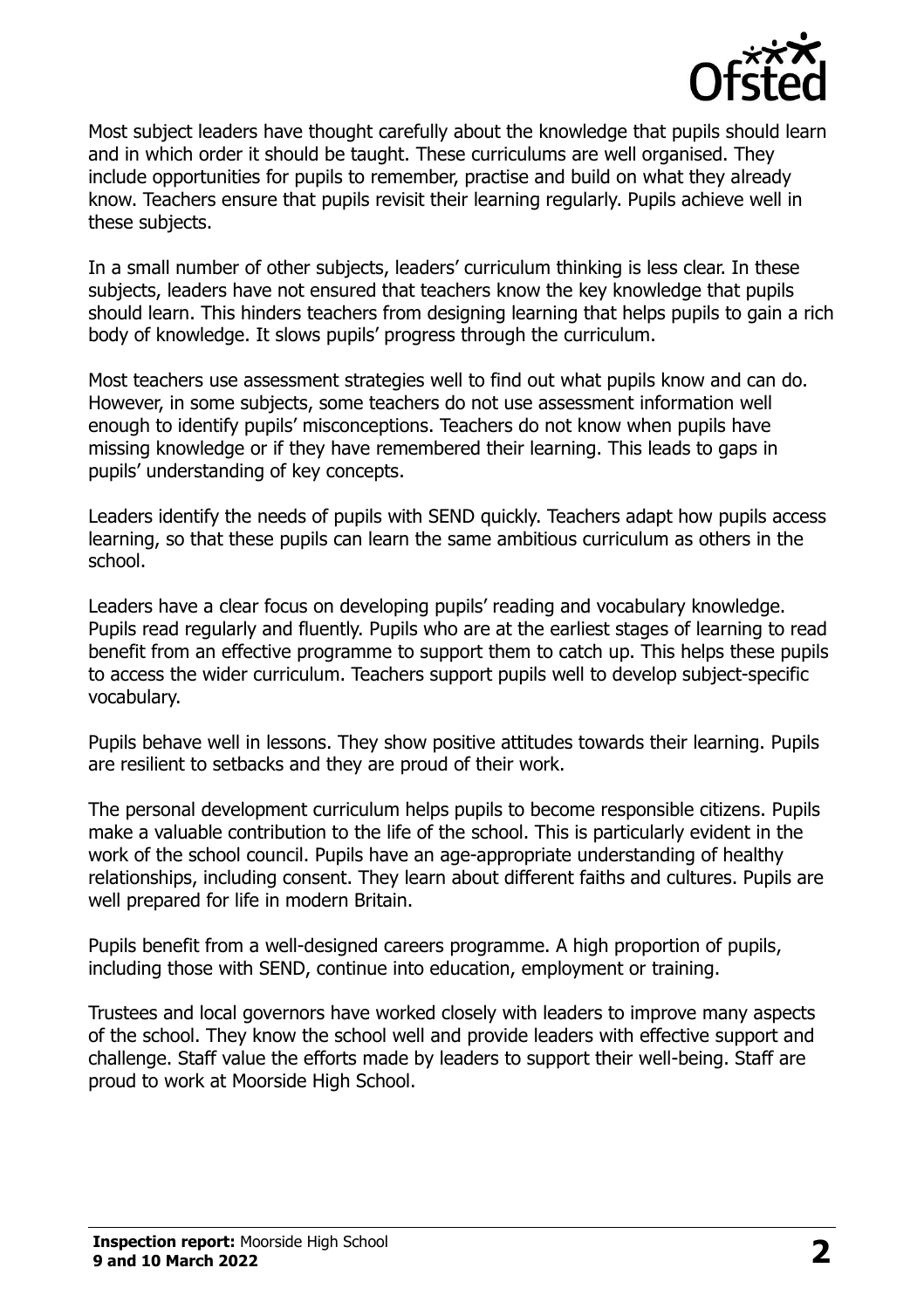

# **Safeguarding**

The arrangements for safeguarding are effective.

Leaders have created a strong culture of safeguarding. Leaders ensure that teachers receive appropriate safeguarding training, which includes issues such as peer-on-peer abuse. Staff are alert and vigilant to safeguarding concerns. They know how to spot the signs of potential abuse and they know how to report any concerns. Leaders work well with other agencies. They ensure that pupils and their families get the help that they need.

Pupils are clear about how they can get support when needed. They learn how to keep safe from risks, including knife crime. Pupils also learn about online safety.

#### **What does the school need to do to improve?**

# **(Information for the school and appropriate authority)**

- In a small number of subjects, leaders have not clearly identified the knowledge that they want pupils to learn and the order in which it should be taught. This means that pupils do not build on their prior learning as well as they should. Leaders should ensure that the remaining subject areas are well designed and sequenced, so that pupils can learn effectively.
- In some subjects, teachers do not use assessment information well enough to identify misconceptions or gaps in pupils' understanding. This slows pupils' progress through the curriculum. Leaders should ensure that teachers have the necessary skills and expertise to check pupils' learning accurately and adapt the curriculum to help them overcome any gaps in their understanding.

# **Background**

When we have judged a school to be good, we will then normally go into the school about once every four years to confirm that the school remains good. This is called a section 8 inspection of a good or outstanding school, because it is carried out under section 8 of the Education Act 2005. We do not give graded judgements on a section 8 inspection. However, if we find evidence that a school would now receive a higher or lower grade, then the next inspection will be a section 5 inspection. Usually this is within one to two years of the date of the section 8 inspection. If we have serious concerns about safeguarding, behaviour or the quality of education, we will deem the section 8 inspection as a section 5 inspection immediately.

This is the first section 8 inspection since we judged the predecessor, Moorside High School, to be good in June 2014.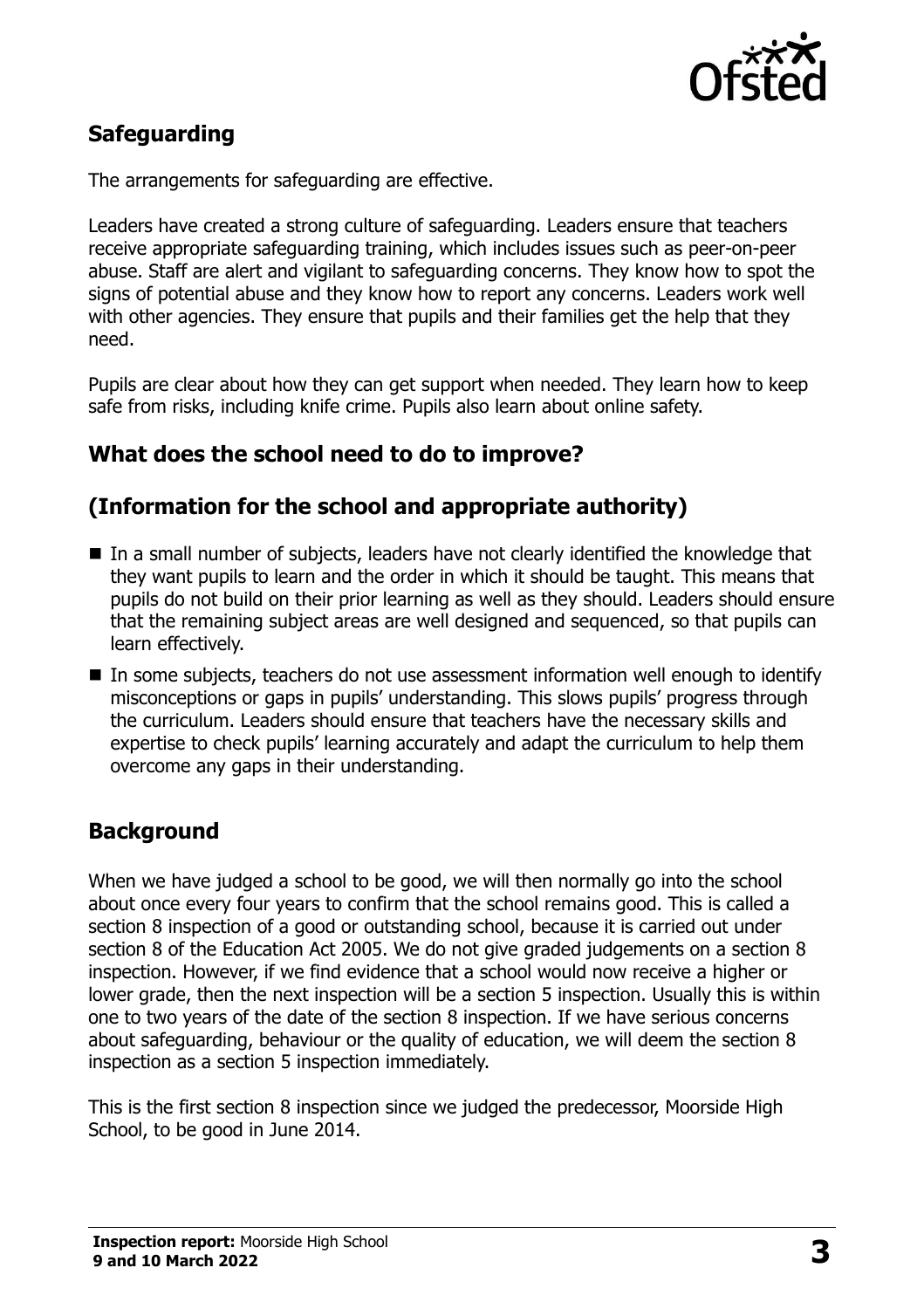

#### **How can I feed back my views?**

You can use [Ofsted Parent View](https://parentview.ofsted.gov.uk/) to give Ofsted your opinion on your child's school, or to find out what other parents and carers think. We use information from Ofsted Parent View when deciding which schools to inspect, when to inspect them and as part of their inspection.

The Department for Education has further [guidance](http://www.gov.uk/complain-about-school) on how to complain about a school.

If you are the school and you are not happy with the inspection or the report, you can [complain to Ofsted.](https://www.gov.uk/complain-ofsted-report)

#### **Further information**

You can search for [published performance information](http://www.compare-school-performance.service.gov.uk/) about the school.

In the report, ['disadvantaged pupils'](http://www.gov.uk/guidance/pupil-premium-information-for-schools-and-alternative-provision-settings) refers to those pupils who attract government pupil premium funding: pupils claiming free school meals at any point in the last six years and pupils in care or who left care through adoption or another formal route.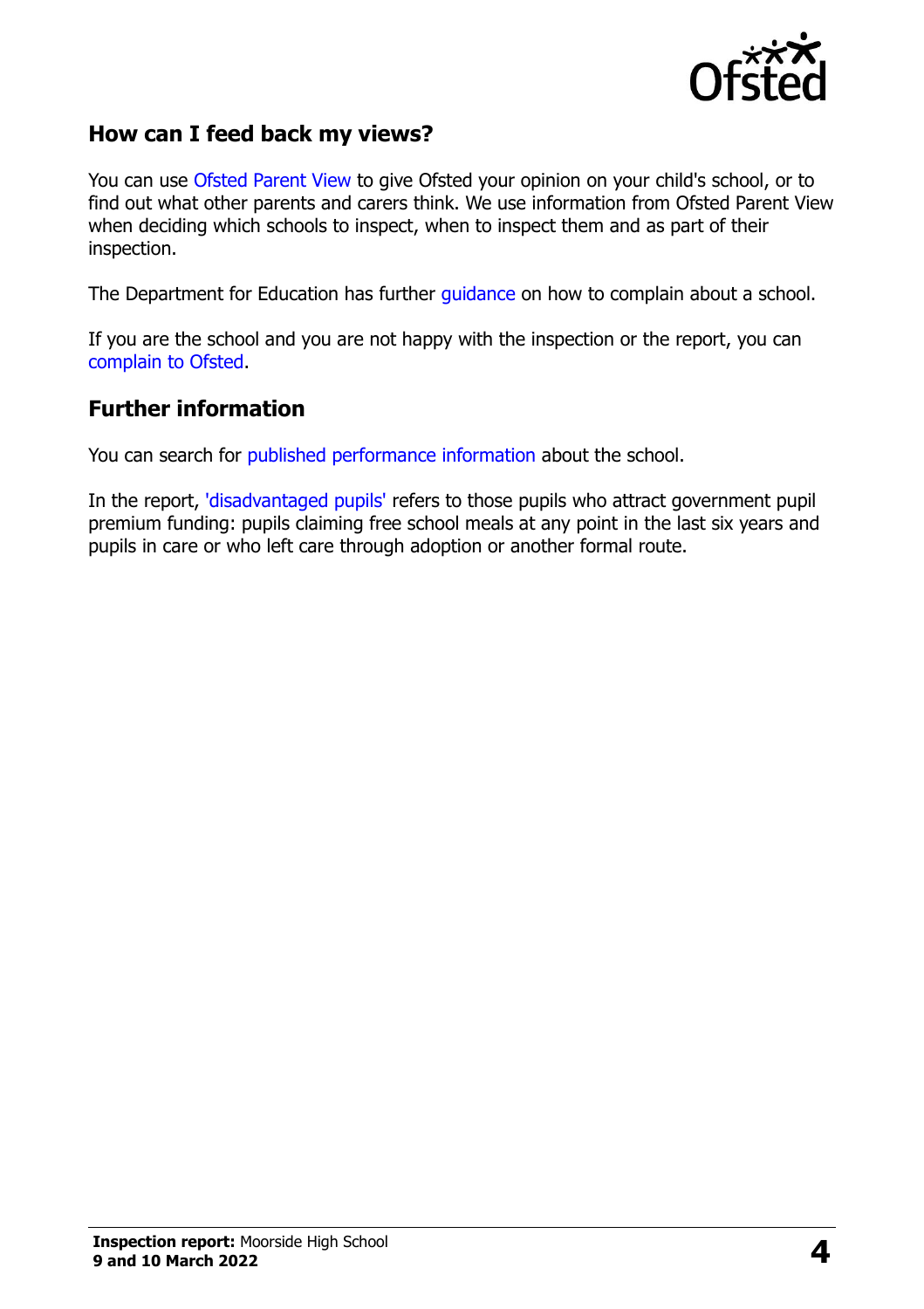

#### **School details**

| Unique reference number             | 144199                   |
|-------------------------------------|--------------------------|
| <b>Local authority</b>              | Salford                  |
| <b>Inspection number</b>            | 10212346                 |
| <b>Type of school</b>               | Secondary Comprehensive  |
| <b>School category</b>              | Academy sponsor-led      |
| Age range of pupils                 | 11 to 16                 |
| <b>Gender of pupils</b>             | Mixed                    |
| Number of pupils on the school roll | 1016                     |
| <b>Appropriate authority</b>        | Board of trustees        |
| <b>Chair of trust</b>               | Paul Woodmancy           |
| <b>Headteacher</b>                  | <b>Chris Davis</b>       |
| Website                             | www.moorsidehigh.co.uk   |
| Date of previous inspection         | Not previously inspected |

# **Information about this school**

- Moorside High School converted to become an academy school in April 2018. When its predecessor school, Moorside High School, was last inspected by Ofsted, it was judged to be good overall.
- A new headteacher was appointed in March 2020.
- A small number of pupils attend alternative provision at five local providers.

# **Information about this inspection**

- This was the first routine inspection the school received since the COVID-19 pandemic began. Inspectors discussed the impact of the pandemic with leaders and have taken that into account in their evaluation of the school.
- Inspectors held meetings with the chief executive officer of Consillium Academies Trust and the deputy chief executive officer. Inspectors also met with the headteacher, the deputy headteacher, other senior leaders, subject leaders and staff.
- Inspectors spoke with pupils about their experiences of school and their views of behaviour and bullying. Inspectors also observed pupils' behaviour during lessons and at breaktimes.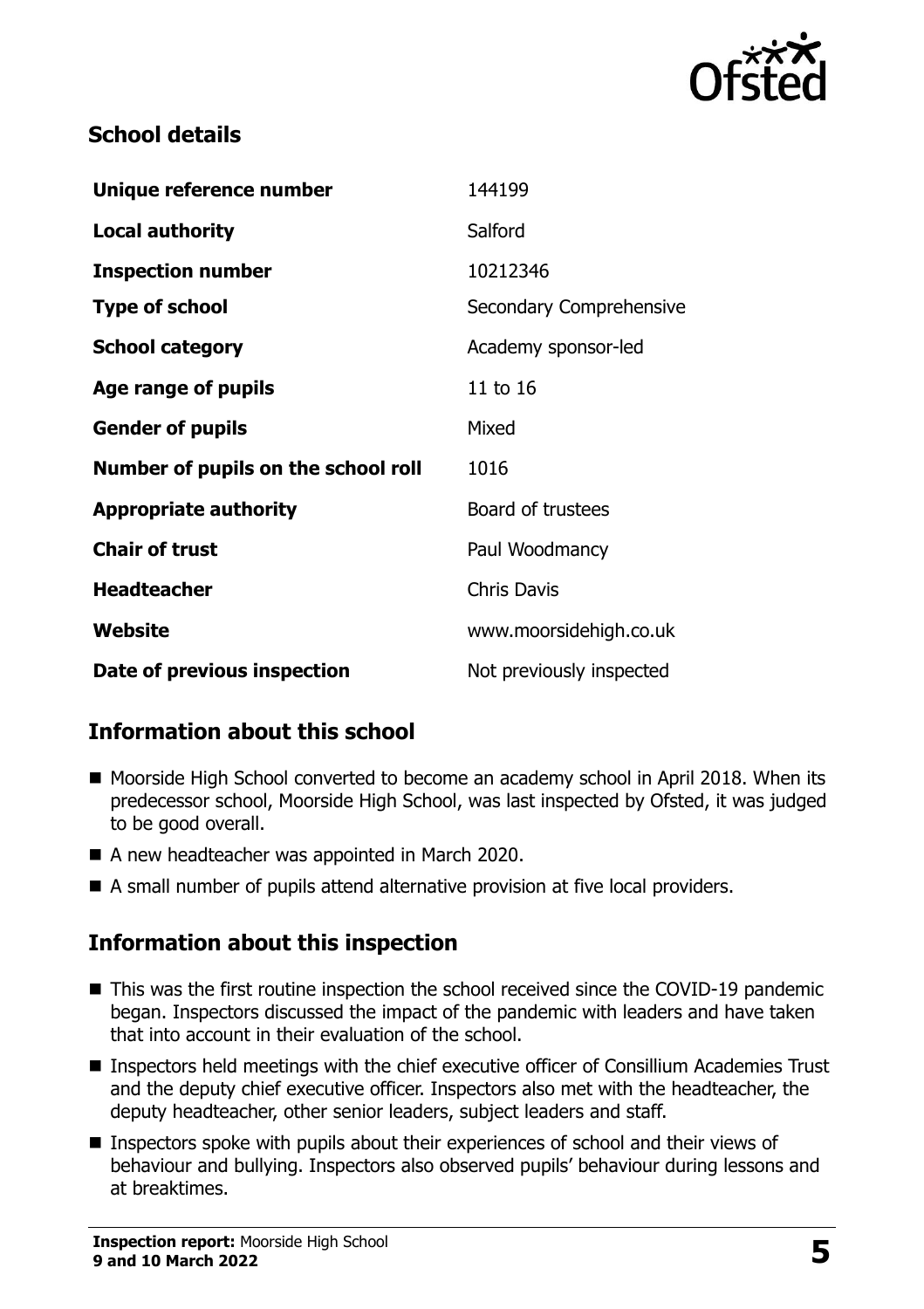

- Inspectors reviewed a wide range of documentary evidence, including leaders' selfevaluation and improvement plans. They also looked at the minutes of trustee and local governing body meetings.
- An inspector looked at safeguarding policies and reviewed leaders' records of checks on the suitability of staff and governors. The inspector met with the leaders who have overall responsibility for safeguarding. Inspectors spoke with staff and pupils about leaders' work to keep pupils safe.
- Inspectors considered the responses to Ofsted's online survey for staff.
- There were no responses to Ofsted's online survey for pupils.
- Inspectors also considered the responses to Ofsted Parent View. This included some free-text responses.
- Inspectors carried out deep dives in English, mathematics and modern foreign languages. Inspectors met with staff to discuss curriculums, visited lessons, looked at pupils' work spoke with them about their learning.
- Inspectors also spoke to leaders about the curriculum in some other subjects.

#### **Inspection team**

David Hampson, lead inspector **Conservation Conservation** Ofsted Inspector

Tim Long **Contract Contract Contract Contract Contract Contract Contract Contract Contract Contract Contract Contract Contract Contract Contract Contract Contract Contract Contract Contract Contract Contract Contract Contr**